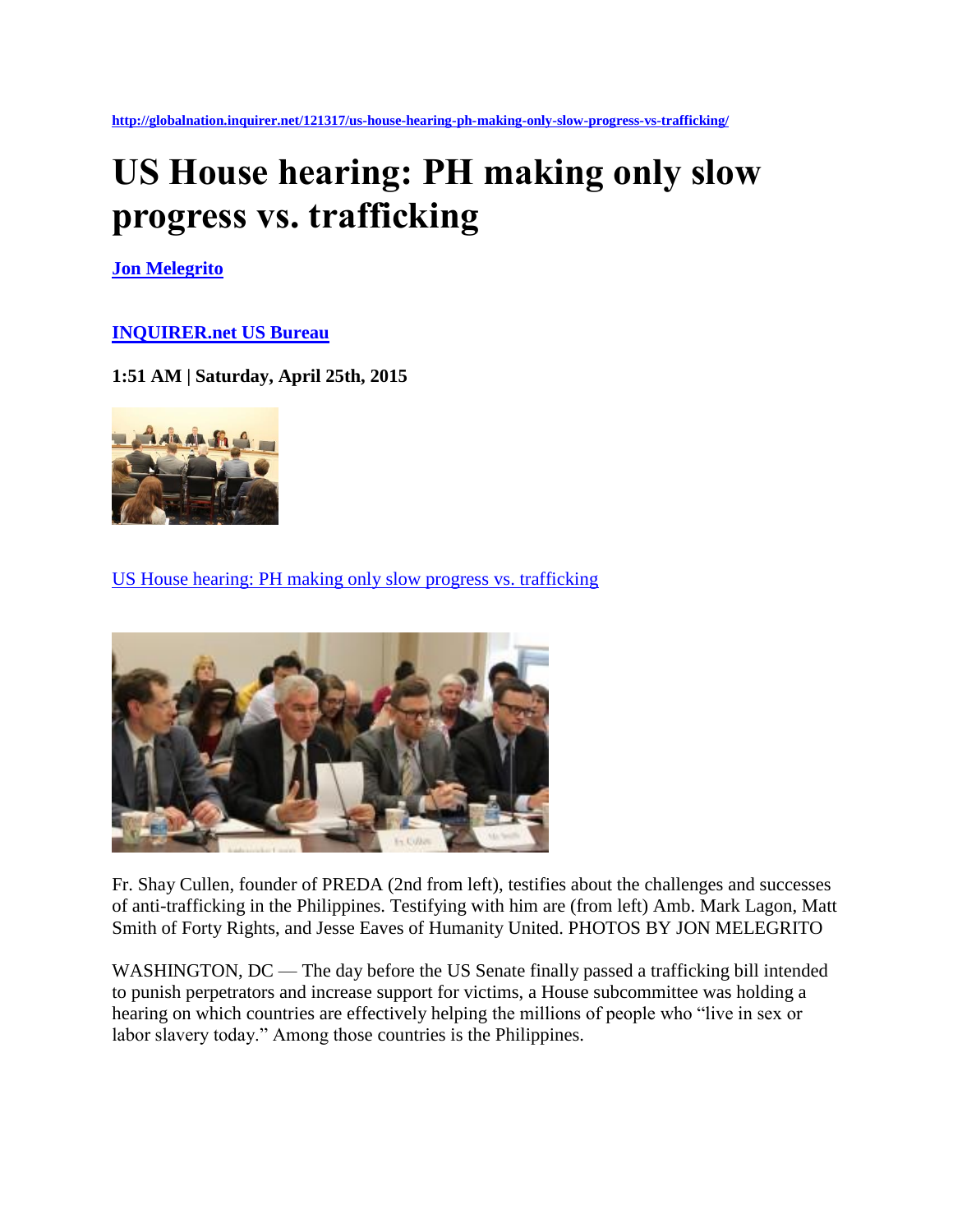The Philippines retained its 2010 Tier Two classification, which means it is making significant efforts to combat what has been widely known as "modern day slavery." The Philippines is grouped with Brunei, Indonesia, Singapore and Vietnam.

Countries classified as Tier One fully meet minimum standards. Tier Three countries, like Burma, Russia and Thailand, do not meet standards and are not making significant efforts to do so, and may be subject to sanctions.

In its latest annual trafficking report, the State Department considers the Philippines "not in full compliance with minimum standards," describing the country as a source for sex-trafficking and forced labor, where "child sex tourism remained a serious problem." But Among the notable findings: There has been a modest increase in conviction of trafficking offenders, from 25 in 2012 to 31 in 2013.

"Correct tier designations matter, and put governments on notice that the eradication of human trafficking is a U.S. priority," said Rep. Chris Smith (R-NJ), chairman of the House Committee on Foreign Affairs subcommittee on Africa, Global Health, Global Human Rights, and International Organizations.

"Perhaps most importantly, correct designations acknowledge the suffering of trafficking victims who long to be free," Smith added. The hearing was held mainly to "evaluate government efforts" around the world to prevent trafficking, protect victims and hold traffickers accountable."



Rep. Chris Smith (R-NJ) explains the purpose of the subcommittee hearing, Rep. Karen Bass (D-Calif) waits for her turn to speak.

## **Witness panel**

In reviewing the Trafficking in Persons Report (TIP), Smith invited a panel of human rights advocates, including Fr. Shay Cullen, president and founder of the Philippine-based Peoples Recovery, Empowerment Development Assistance Foundation (PREDA).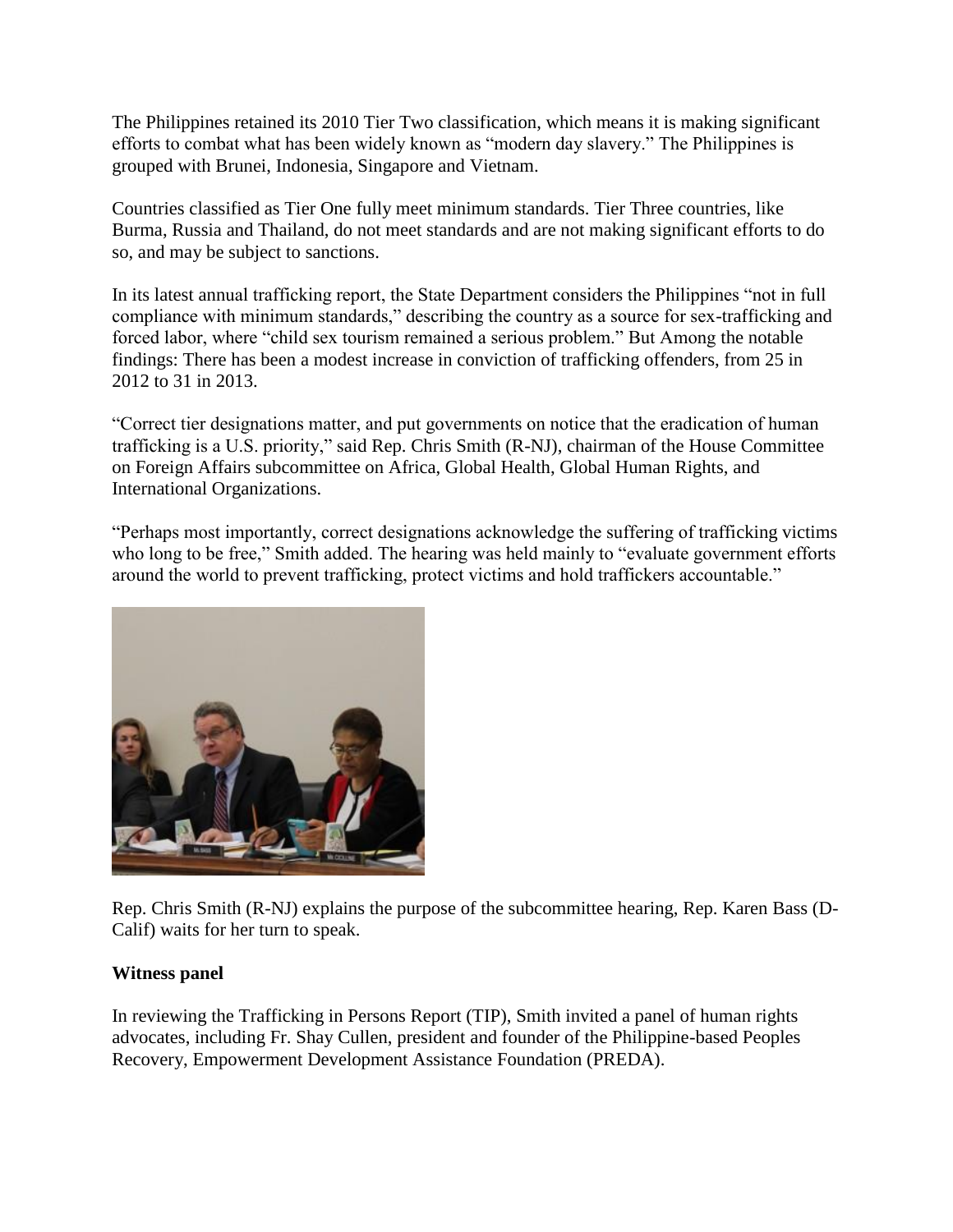The three other witnesses who testified on April 22 were: Mark Lagon, former ambassador-atlarge for Trafficking in Persons; Matt Smith, executive director of Fortify Rights; and Jesse Eaves, Humanity United's director of Policy and Government Relations.

Cullen, a Catholic Columban missionary from Ireland, is widely known for his crusade to fight trafficking of women and children in the Philippines since the 1980s. He has testified in Congress before about the day-to-day challenges and successes of PREDA's anti-trafficking work.

In his remarks, illustrated by a slide presentation depicting pictures of street children confined in jail-like conditions, Cullen noted that 40 percent of tourists come to the Philippines for sexual exploitation: "Young people, many underage, are vulnerable and both foreign nationals and locals prey upon them to supply the demand of the thousands of sex tourists."

Cullen recalled that former US Ambassador to the Philippines, Harry K. Thomas, irritated the Philippine government when he made the same claim about sex tourism two years ago. "The fact remains that the Philippines is a destination for sex tourists despite Philippine denials," Cullen said.

However, "the Philippine government is striving to address the problem of human trafficking and improve," Cullen pointed out. "While indeed there is strong political commitment by President Ninoy Aquino, and especially Justice Secretary Leila De Lima, and the office of Ombudsman to fight corruption with some notable success, unfortunately the implementation of this by police and prosecutors results in a very low arrest and conviction rate. In 15 years, only 150 convictions were achieved."

He added: "Reform of the police and judiciary in the Philippines is of utmost importance. Local government officials who issue permits and licenses to sex bars that take in trafficked persons must be restrained. Trafficked children must have greater protection, shelter and assistance."

## **Resurgence in sexploitation**

After the panel presentations, Smith asked Cullen about news reports citing the State Department's contention that the problem of trafficking in the Philippines is not as bad as when the US bases were still there.

"My brother, who was a fighter pilot, used to tell me about sailors on leave flooding the bars in Subic Bay," Smith said. "When the ships would come in, he was appalled to see a bee-line for sex, leaving behind exploited girls and little children."

Cullen responded that despite withdrawal of the US bases, there's still "lots of exploitation going on" in Olongapo, where the naval bases were once located.

"The sailors who once filled the streets on shore leave are no longer here, but the city's sex trade has not slowed down because it is supported by local officials, prosecutors and judges who are mostly corrupt," Cullen explained. "And with the US military coming back again with the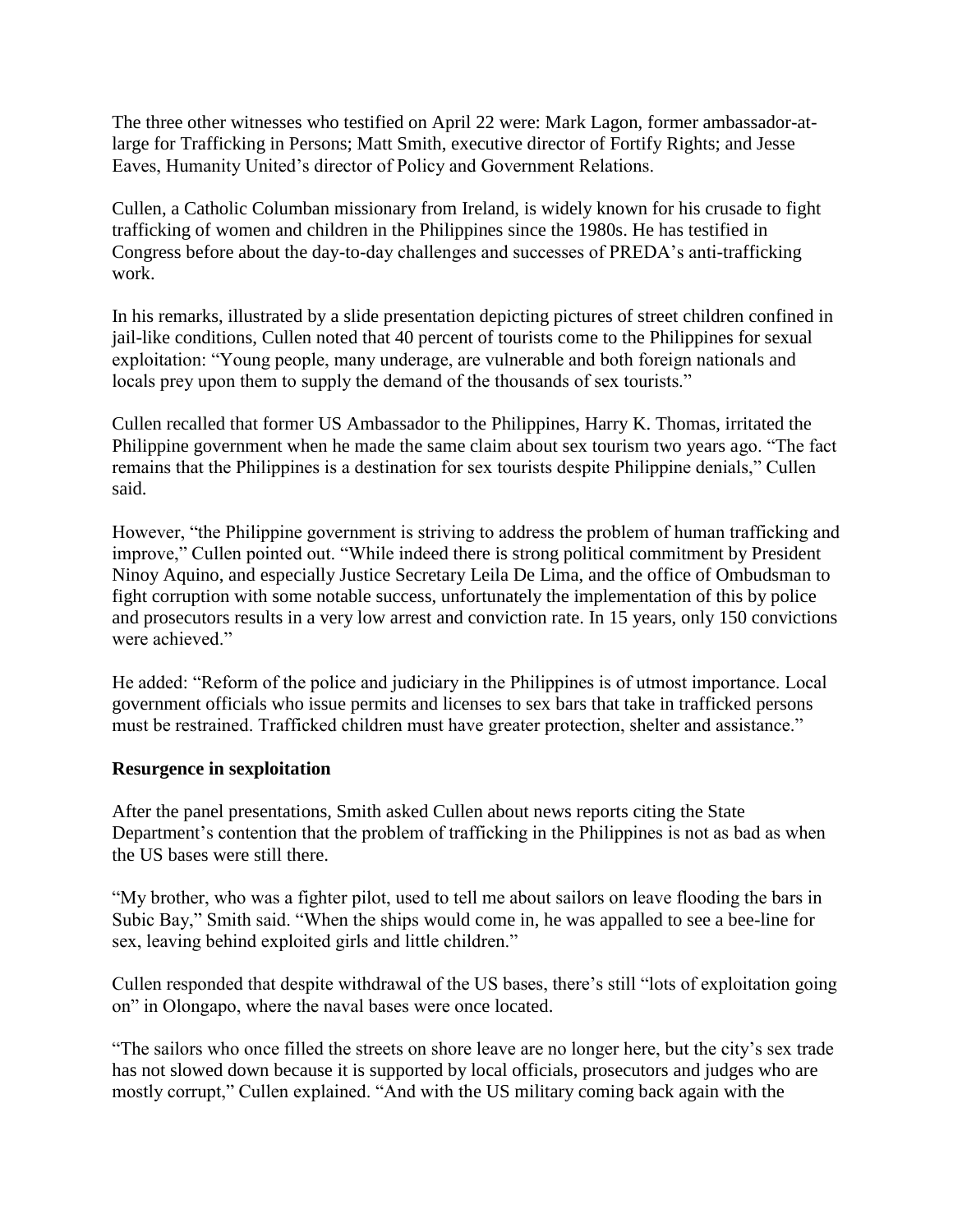signing of the Enhanced Defense and Cooperation Agreement, traffickers will find ways to get around the ban on sex bars because they know the tricks of the trade."

A visibly concerned Smith echoed Cullen's comment: "So, you're telling me that with our ships coming in again, there will be a resurgence in sex exploitation."

In 2010, Smith stressed the importance of the U.S. military's role and responsibility in "enforcing the zero tolerance policy. If it is our servicemen who are creating the demand, we have to ensure that they stop exploiting the women."



House Foreign Affairs subcommittee Chairman Chris Smith (R-NJ) opens the April 22 hearing on "Accountability and Transformation: Tier Rankings in the Fight Against Human Trafficking."

As co-chairman of the U.S. Congressional Caucus on Human Trafficking, Smith has authored three landmark anti-trafficking laws. He has a bill now in the House Subcommittee on Military Personnel that would, he said, "ensure that the Department of Defense has an assistant secretary level director for anti-trafficking policy who would oversee a clear and decisive response."

The U.S. Justice Department ranks human trafficking as the third largest criminal enterprise worldwide. Trafficking ranges from prostitution, debt bondage to forced labor, exploitation of children as sex slaves or soldiers. In 2007, Philippine government and NGO estimates placed the number of women trafficked at between 300,000 to 400,000. The number of children trafficked ranged from 60,000 to 100,000.

The Philippines was the first country to adopt, in 2003, an Anti-Trafficking in Persons Act. Overall, the Philippines has enough laws, says Researcher Riki Repanis of the University of Nevada. But the problem is implementation. "The net effect seems to be punishment of the girls, not the perpetrators," Repanis wrote.

In his closing statement, Smith said, "We need to look at ourselves, and ask too whether we are complicit in abetting trafficking, perhaps unwittingly. Countries that do live up to their ideals